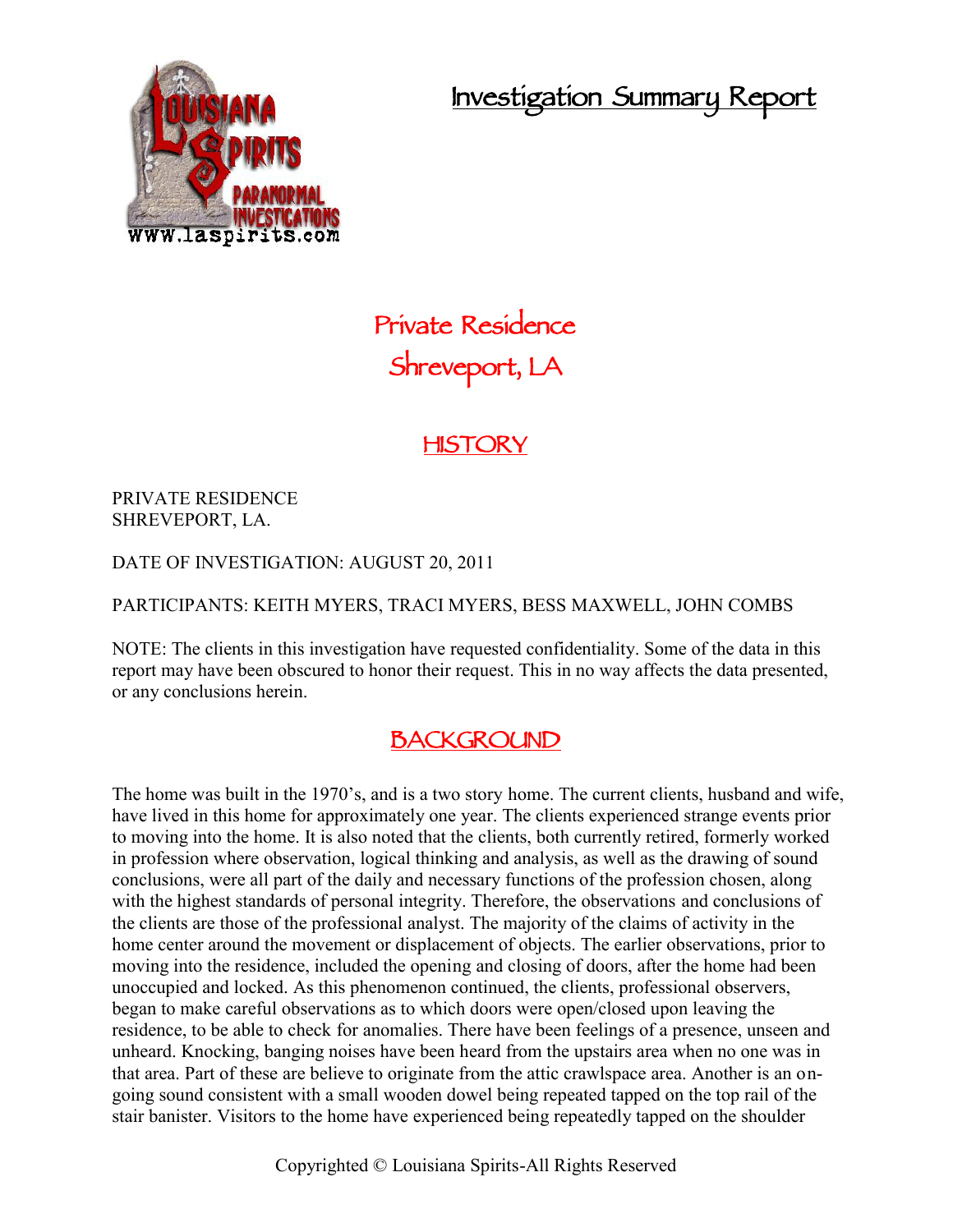while sleeping, and one has seen a figure standing by the bed, not of the client or another guest, after being awakened by the tapping on the shoulder.

There has also been one event of the front porch light being turned completely off while the clients were on the porch. It is also noted that the clients have had air conditioning, plumbing, and other professionals look into the unexplained noises, in an attempt to find the source, and correct it if necessary to protect themselves and the home from mechanical failures. None of these professional have found any source that could cause the knocking, banging type noises, believed to be much too loud to be casual settling on the house. In the last few weeks, articles of clothing have come up missing, and found in areas such as the back of closets where they would not have been ordinarily placed or stored. Shadow figures have been observed in the mirror on the son's bedroom. Doors have been observed opening and closing, when no on was close enough to have done so, and was observed by multiple, competent witnesses. These doors have been examined, and seem to be properly balanced such they do not tend to open or close from certain positions. Air flow from the air system cutting on or off, nor the opening and closing of other doors in the home does not cause this phenomenon

EQUIPMENT: Digital Cameras, Digital audio recorders, Various EMF meters, including Tri- Fields, Motion detectors including laser grid systems, Digital thermometers, Infrared cameras and DVR recorder system, Flir thermal camera, Ion counters, Infrasound testing equipment, Geophone vibration detection equipment, PEAR REG\_1 units for the detection of anomalous human consciousness with software on Hewlett-Packard computers.

#### **INVESTIGATION**

At the times of testing, in the areas tested, no high positive ion counts were noted, or infrasound standing waves. It is noted that there is some unshielded wiring, causing elevated EMF fields in the home. One of the largest, though not extremely high, is along the hallway, upstairs. It is the nature of EMF fields to fall off/dissipate, at the square of the distance from the field, hence rapid fall off. The majority of these fields are in areas where an individual would not normally sit or recline, to receive prolonged exposure, which could lead to false perceptions. It is recognized that exposure time will vary with individual sensitivity. These induced sensations generally are broad spectrum, whereas claims from the clients are not. Induced sensations would generally include visual, and audible, beyond the narrow range of knocking/banging noises. It as also a symptom of high EMF fields to cause a feeling of unease, or being watched. We also recognize that this is a feeling natural with the survival instinct, whether or not imminent danger is present. It is a warning system for potential danger, observation, and analysis. It is also recognized that these clients, through both training and experience, may experience a heightened sense of awareness and personal surroundings, from their past job experiences. Therefore, we cannot indicate that high EMF fields are the cause of the sense on unease, or, that they may not be a factor or contributor, as sensitivity varies with the individual. No anomalies were noted on still photography, video, or thermal imaging. No anomalous motions was detected by the detectors, laser grid system, or the geophone. No anomalies were photographed in thermal imaging. No anomalous hot or cold spots were detected. No anomalous EMF fields were noted.

## **AUDIO - EVP**

One EVP phenomenon was recorded by Traci Myers, in the bedroom of the client's son. The son indicated, "We are in my room". A voice, not otherwise heard by Traci Myers, Keith Myers, or Bess Maxwell, responded with the word, COM- PAS-SION, spoken in three distinct syllables,

Copyrighted © Louisiana Spirits-All Rights Reserved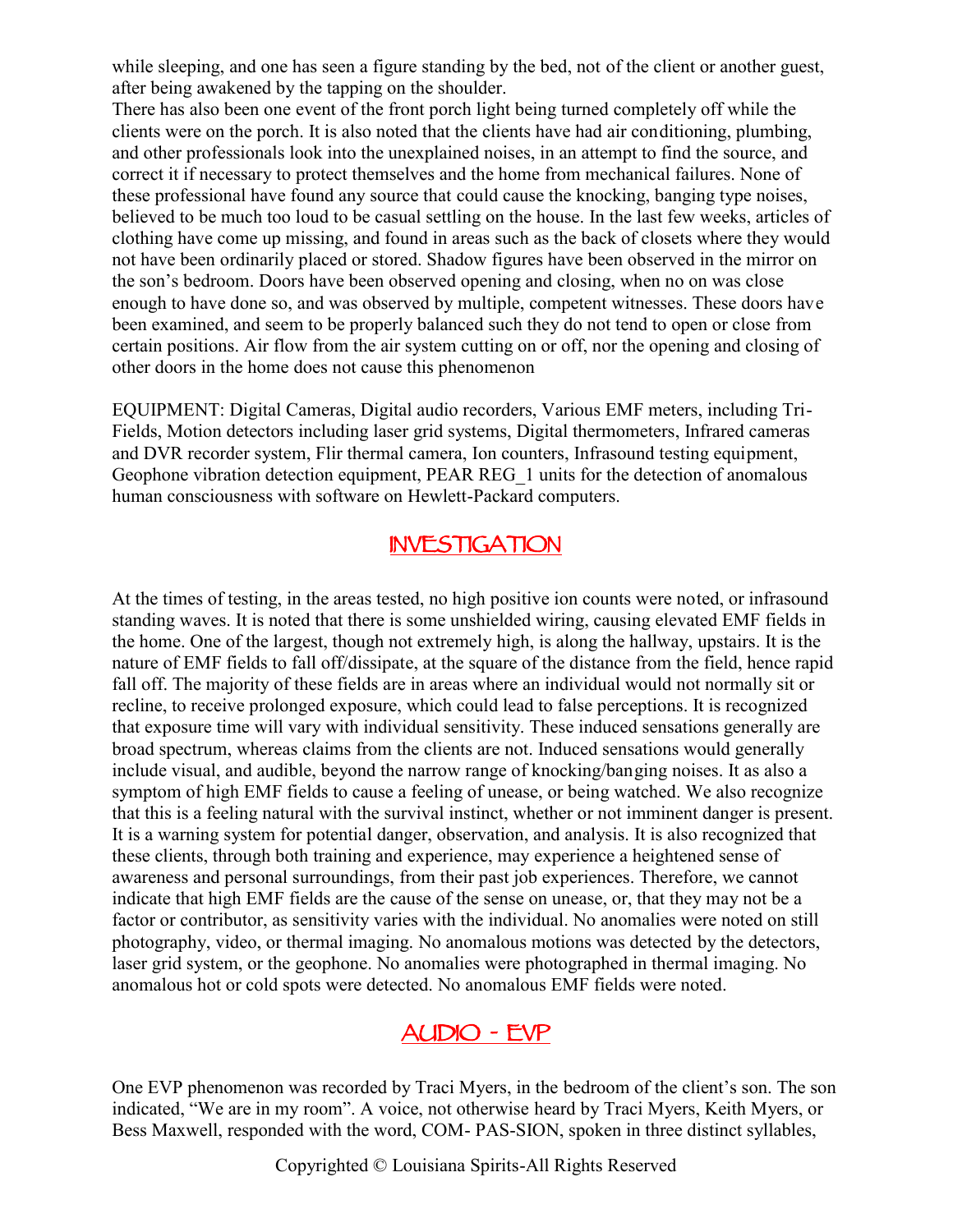and slowly. An additional EVP was recorded by Keith Myers and Traci Myers in the guest bedroom, the voice seemingly that of a small child. It is believed the voice says, "hi".

## **PERSONAL EXPERIENCES**

#### John Combs

As I was inspecting the main bathroom upstairs, I noticed a small, stuffed animal in the floor just inside this bathroom, in the traffic lane. In the interests of safety and courtesy, I moved the dog toy next to the wall on the right side of the bathroom. I was performing PEAR consciousness testing in the room, and went in to reset the computer at approximately 11:00 P.M. The toy was along the right wall where I had placed it. About 11:15 P.M., I returned to check test results, which were positive for this time frame. The dog toy had been moved across the bathroom from the right side to the left side. I left the door closed and was in the area, and would have known if anyone had opened the door, as sound travels well in this home. With the door closed, none of the pets could have moved the toy. The door was closed and latched when I returned to check test results.

## **OVILUS TESTING**

The data presented here in Part Two IS NOT CONSIDERED EVIDENTIAL by the manufacturer of the Ovilus device or the La. Spirits North Team, at the time this study was made. It is simply included in the interests of completeness of events and for study/research purposes only.

#### AUGUST 20th, 2011

We will review the data by room. In each room, we will review possible anomalies consisting of possible meaning responses to questions or comments, then supply a list of words simply spoken. This list is provided as the researchers are not familiar with all aspects of the home, its occupants and family members in detail, nor with events that may have happened in the home. These words spoken by the device may or may not have meaning connotations for the clients, or others reading this report, but are provided in the sense of completeness of research efforts.

SON'S BEDROOM: Researchers posed the question of who might be speaking, using the Ovilus device. ANSWER: Edwin Son, M., posed the question if anyone who had been speaking using the Ovilus device could pick up the dog. ANSWER: Sorry Researchers posed the question if anyone could turn on a flashlight placed aside for that effort. ANSWER: Can't Researchers asked why not. ANSWER: Weak Researchers placed batteries out for the "drawing" on energy. ANSWER: Battery WORD LIST FROM THIS ROOM. If researchers were unsure what was said, possibilities are list with a / between the possible words. Above used words not duplicated, unless spoken more than once. Enter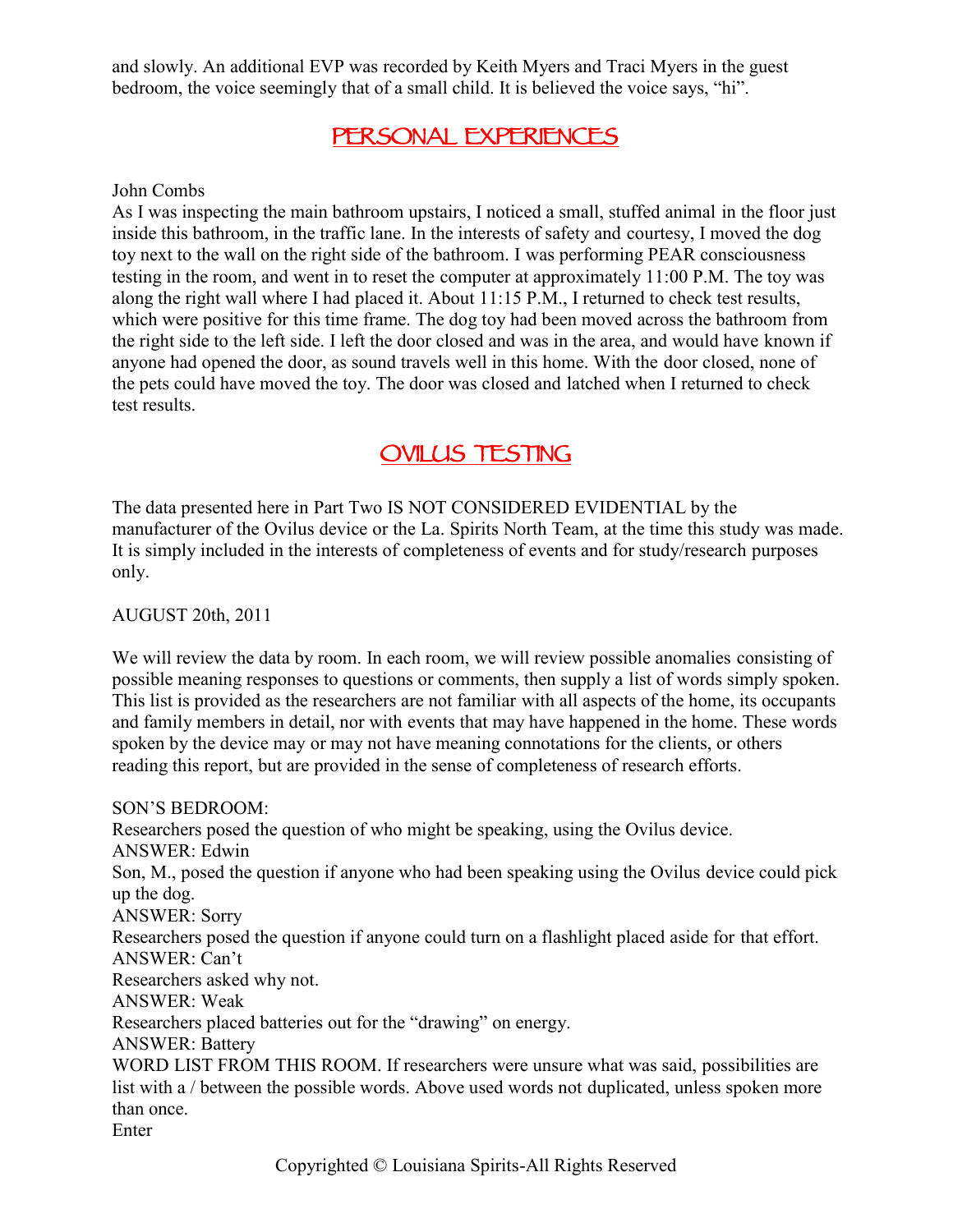Hello Test Powerless Three Project Like Harass Important Child Proposition Sight/Site Cheap Detail Phone Builds Energy Us Spirit Pitchfork (?) Art Clear Power BATHROOM AREA: Researcher placed the audio recorder on the bathroom counter. ANSWER: Counter WORD LIST: Afraid You Trapped Remember Alter/Altar (2x) Out Sent  $(3x)$ Sixty  $(2x)$ **Others** Child Power Score Phone (2x) Fifty Huge Complete Record Heart Private Pattern Lava GUEST BEDROOM: